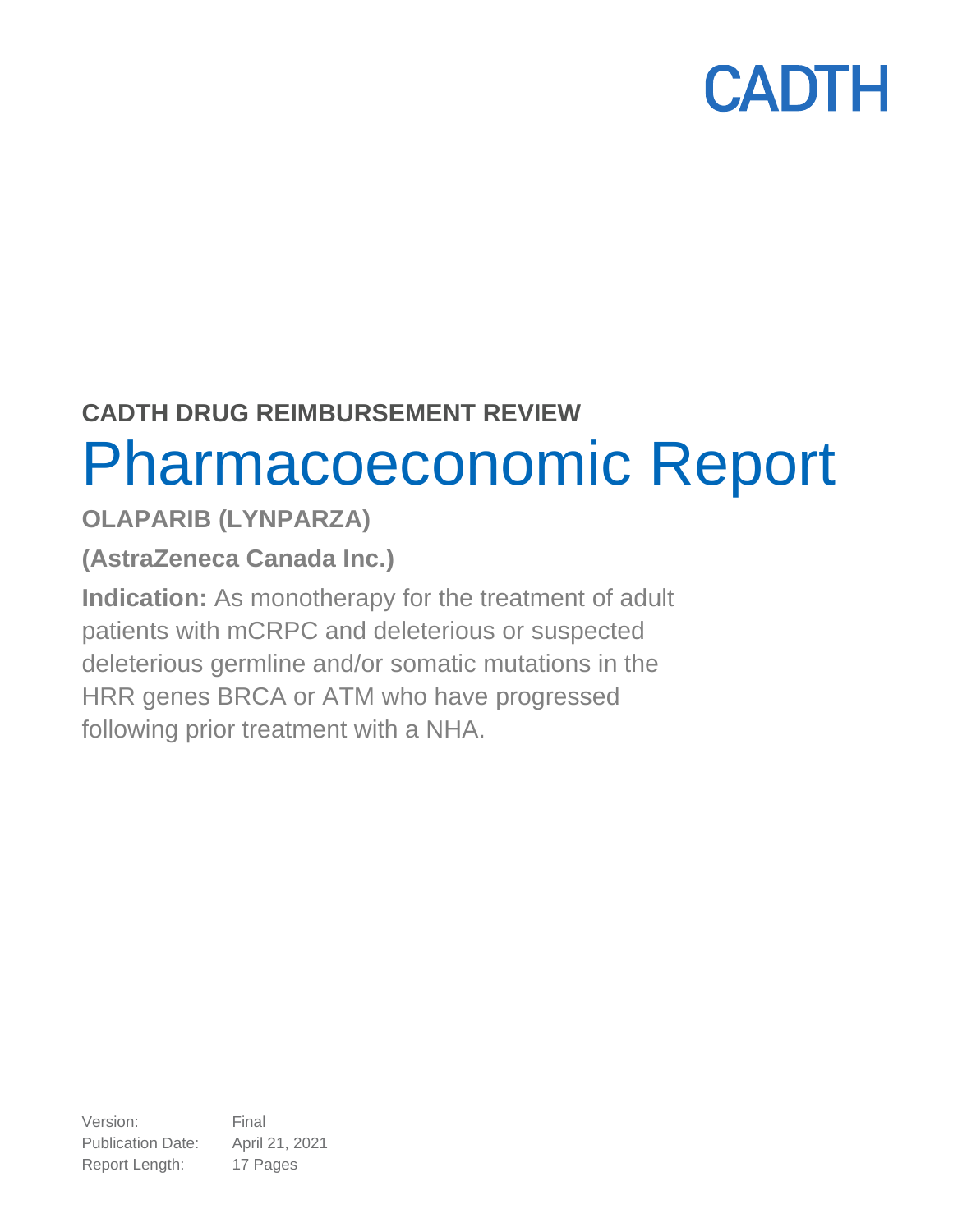**Disclaimer:** The information in this document is intended to help Canadian health care decision-makers, health care professionals, health systems leaders, and policy-makers make well-informed decisions and thereby improve the quality of health care services. While patients and others may access this document, the document is made available for informational purposes only and no representations or warranties are made with respect to its fitness for any particular purpose. The information in this document should not be used as a substitute for professional medical advice or as a substitute for the application of clinical judgment in respect of the care of a particular patient or other professional judgment in any decision-making process. The Canadian Agency for Drugs and Technologies in Health (CADTH) does not endorse any information, drugs, therapies, treatments, products, processes, or services.

While care has been taken to ensure that the information prepared by CADTH in this document is accurate, complete, and up-to-date as at the applicable date the material was first published by CADTH, CADTH does not make any guarantees to that effect. CADTH does not guarantee and is not responsible for the quality, currency, propriety, accuracy, or reasonableness of any statements, information, or conclusions contained in any third-party materials used in preparing this document. The views and opinions of third parties published in this document do not necessarily state or reflect those of CADTH.

CADTH is not responsible for any errors, omissions, injury, loss, or damage arising from or relating to the use (or misuse) of any information, statements, or conclusions contained in or implied by the contents of this document or any of the source materials.

This document may contain links to third-party websites. CADTH does not have control over the content of such sites. Use of third-party sites is governed by the third-party website owners' own terms and conditions set out for such sites. CADTH does not make any guarantee with respect to any information contained on such third-party sites and CADTH is not responsible for any injury, loss, or damage suffered as a result of using such third-party sites. CADTH has no responsibility for the collection, use, and disclosure of personal information by third-party sites.

Subject to the aforementioned limitations, the views expressed herein are those of CADTH and do not necessarily represent the views of Canada's federal, provincial, or territorial governments or any third-party supplier of information.

This document is prepared and intended for use in the context of the Canadian health care system. The use of this document outside of Canada is done so at the user's own risk.

This disclaimer and any questions or matters of any nature arising from or relating to the content or use (or misuse) of this document will be governed by and interpreted in accordance with the laws of the Province of Ontario and the laws of Canada applicable therein, and all proceedings shall be subject to the exclusive jurisdiction of the courts of the Province of Ontario, Canada.

The copyright and other intellectual property rights in this document are owned by CADTH and its licensors. These rights are protected by the Canadian *Copyright Act* and other national and international laws and agreements. Users are permitted to make copies of this document for non-commercial purposes only, provided it is not modified when reproduced and appropriate credit is given to CADTH and its licensors.

**About CADTH:** CADTH is an independent, not-for-profit organization responsible for providing Canada's health care decision-makers with objective evidence to help make informed decisions about the optimal use of drugs, medical devices, diagnostics, and procedures in our health care system.

**Funding:** CADTH receives funding from Canada's federal, provincial, and territorial governments, with the exception of Quebec.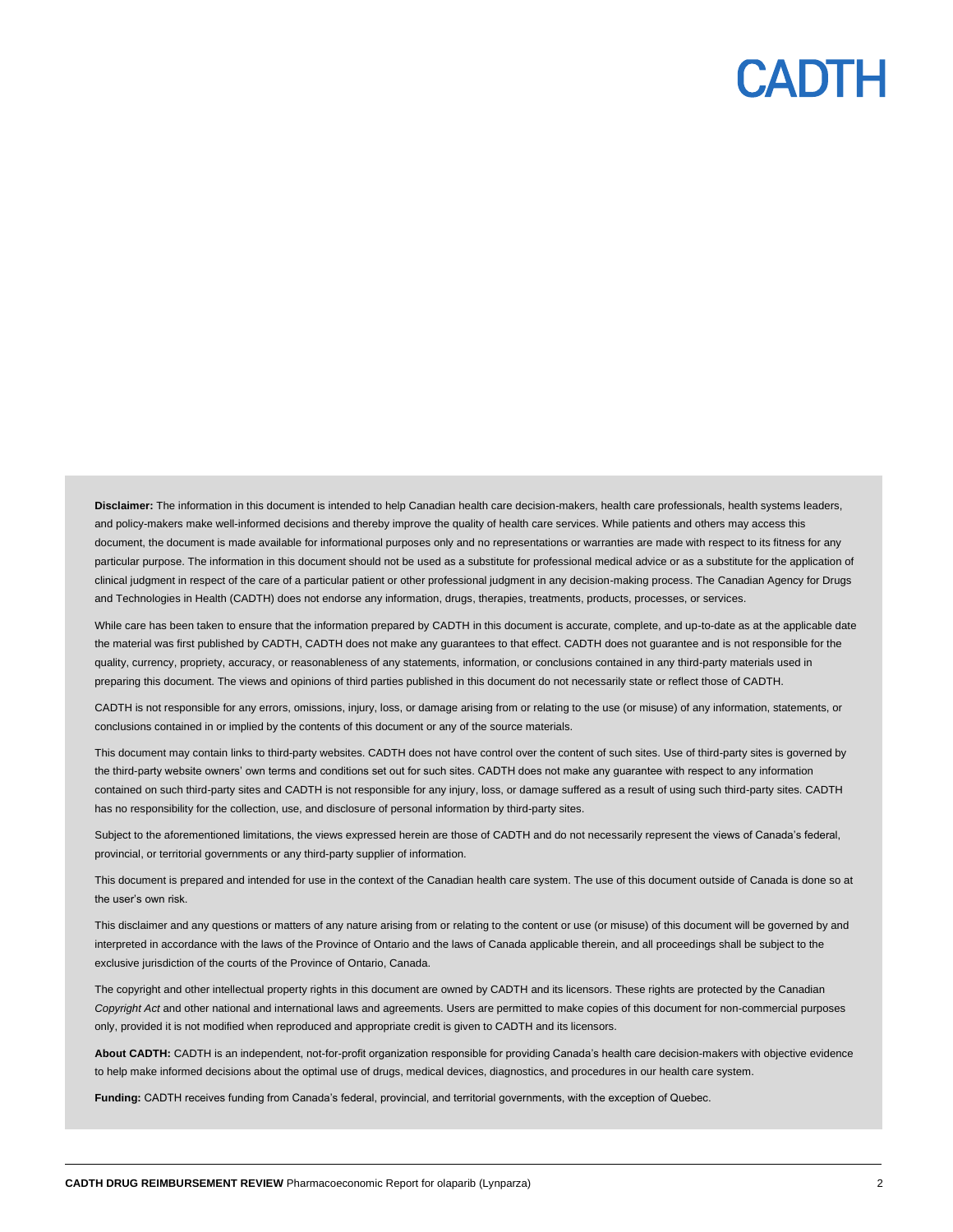

### **Table of Contents**

| Appendix 3: Additional Information on the Submitted Economic Evaluation  13            |
|----------------------------------------------------------------------------------------|
| Appendix 4: Additional Details on the CADTH Reanalyses and Sensitivity Analyses of the |
|                                                                                        |
|                                                                                        |
|                                                                                        |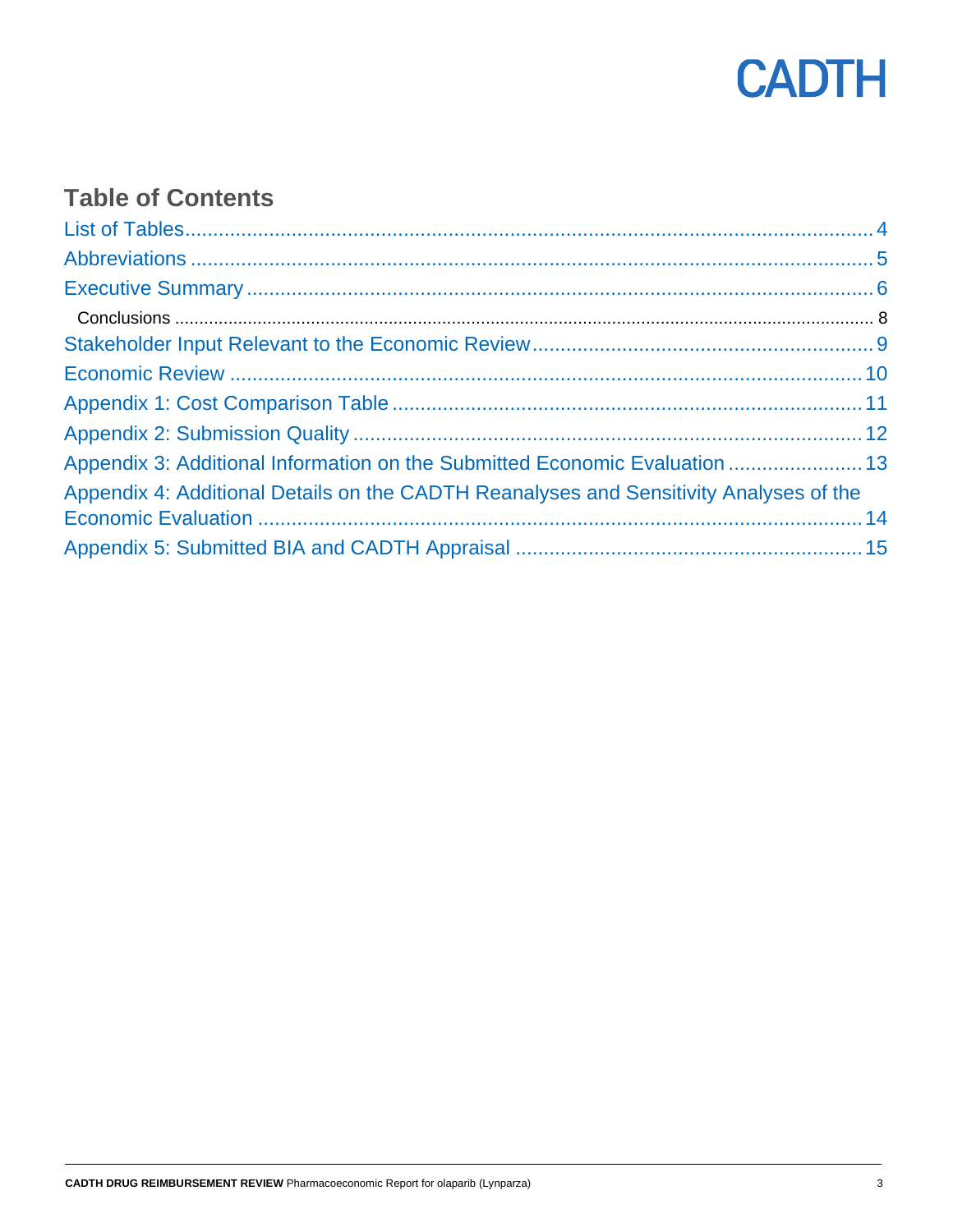

#### <span id="page-3-0"></span>**List of Tables**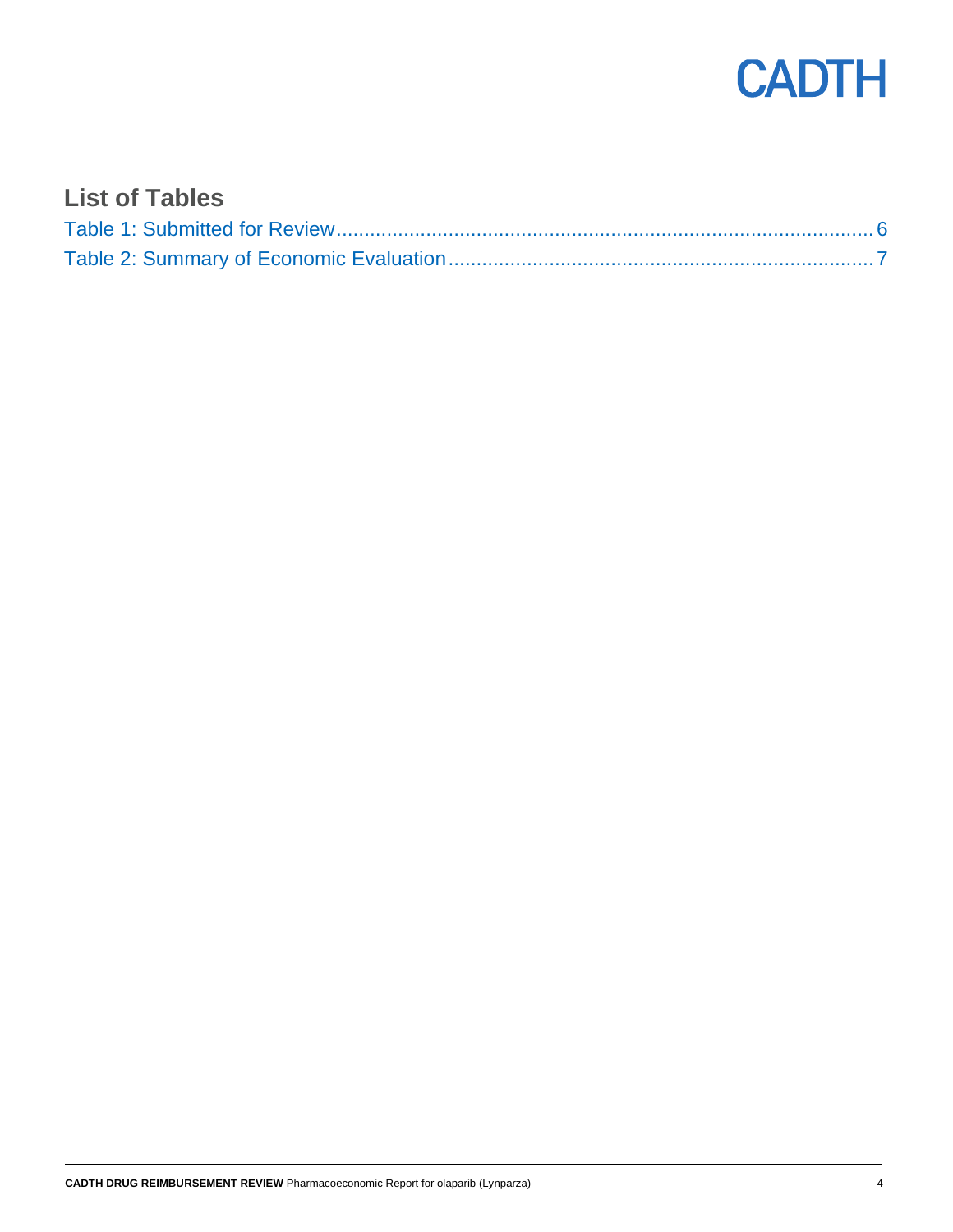

### <span id="page-4-0"></span>**Abbreviations**

| <b>AE</b>     | adverse event                                   |
|---------------|-------------------------------------------------|
| <b>ATM</b>    | ataxia-telangiectasia mutated                   |
| <b>BRCA1</b>  | breast cancer 1 gene                            |
| <b>BRCA2</b>  | breast cancer 2 gene                            |
| <b>FDA</b>    | Food and Drug Administration                    |
| <b>HR</b>     | hazard ratio                                    |
| <b>HRRm</b>   | homologous recombination repair mutation        |
| <b>ICER</b>   | incremental cost-effectiveness ratio            |
| <b>icNHA</b>  | investigator's choice of new-hormonal agent     |
| <b>ITC</b>    | indirect treatment comparison                   |
| LY            | life year                                       |
| <b>mCRPC</b>  | metastatic castration-resistant prostate cancer |
| ΟS            | overall survival                                |
| <b>PFS</b>    | progression-free survival                       |
| <b>PSA</b>    | prostate-specific antigen                       |
| QALY          | quality-adjusted life-year                      |
| <b>rPFS</b>   | radiographic progression-free survival          |
| <b>RPSFTM</b> | rank-preserving structural time failure model   |
| <b>TTD</b>    | time-to-treatment discontinuation               |
| <b>WTP</b>    | willingness to pay                              |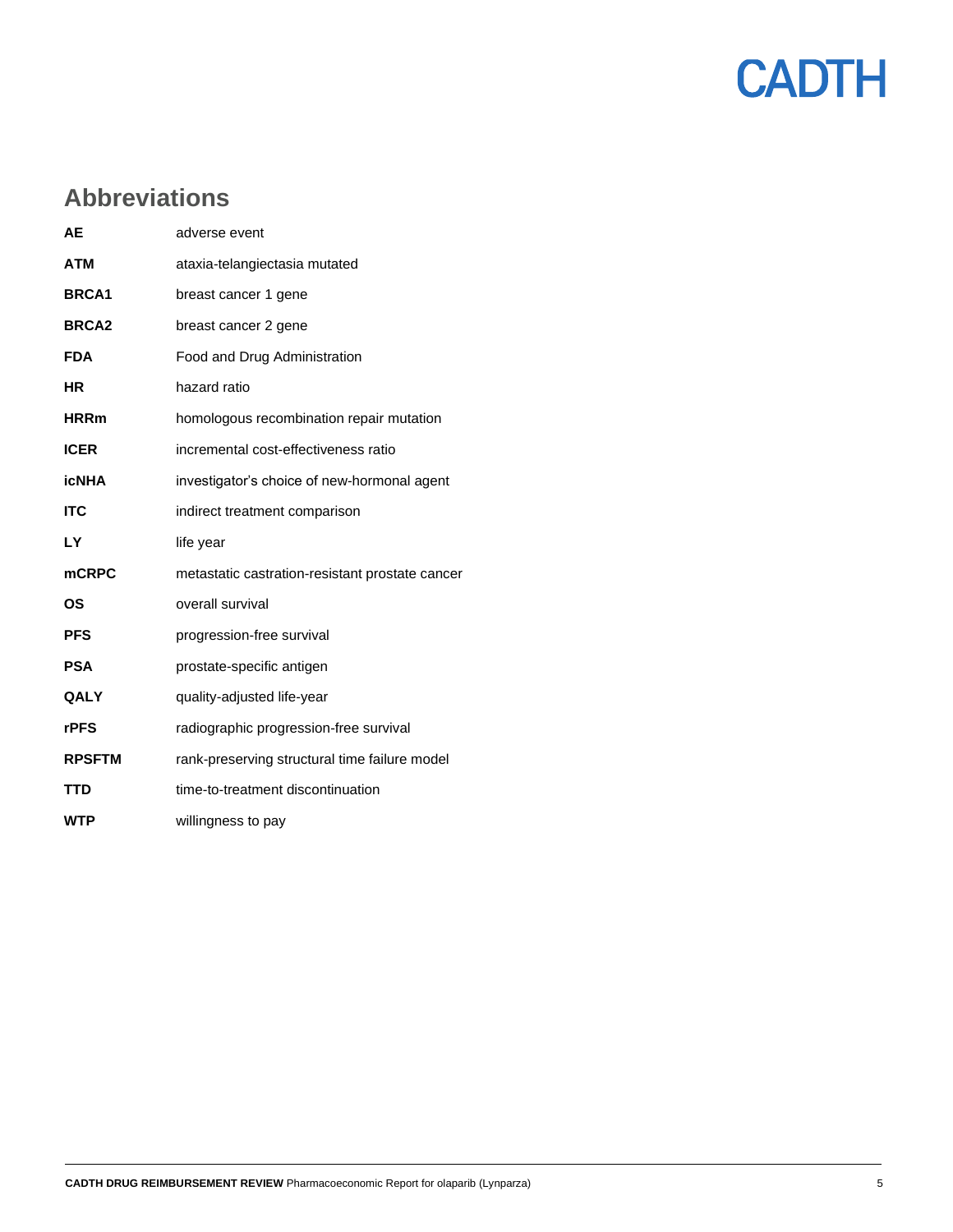#### <span id="page-5-0"></span>**Executive Summary**

The executive summary is comprised of two tables [\(Table 1:](#page-5-1) Background and [Table 2:](#page-6-0) Economic Evaluation) and a conclusion.

<span id="page-5-1"></span>

| <b>Table 1: Submitted for Review</b>    |                                                                                                                                                                                                                                                                                                                                                                                                                                                                                                                                                                                                                                                                                                                                                                                                                                                                                                                                                                                                                                                                                                                                                                                                                                                                                                                                                                                                                                                                                                                                                                                                                                                               |  |  |
|-----------------------------------------|---------------------------------------------------------------------------------------------------------------------------------------------------------------------------------------------------------------------------------------------------------------------------------------------------------------------------------------------------------------------------------------------------------------------------------------------------------------------------------------------------------------------------------------------------------------------------------------------------------------------------------------------------------------------------------------------------------------------------------------------------------------------------------------------------------------------------------------------------------------------------------------------------------------------------------------------------------------------------------------------------------------------------------------------------------------------------------------------------------------------------------------------------------------------------------------------------------------------------------------------------------------------------------------------------------------------------------------------------------------------------------------------------------------------------------------------------------------------------------------------------------------------------------------------------------------------------------------------------------------------------------------------------------------|--|--|
| <b>Item</b>                             | <b>Description</b>                                                                                                                                                                                                                                                                                                                                                                                                                                                                                                                                                                                                                                                                                                                                                                                                                                                                                                                                                                                                                                                                                                                                                                                                                                                                                                                                                                                                                                                                                                                                                                                                                                            |  |  |
| <b>Drug product</b>                     | Olaparib (Lynparza), tablet                                                                                                                                                                                                                                                                                                                                                                                                                                                                                                                                                                                                                                                                                                                                                                                                                                                                                                                                                                                                                                                                                                                                                                                                                                                                                                                                                                                                                                                                                                                                                                                                                                   |  |  |
| <b>Submitted price</b>                  | Olaparib, 50 mg, 100 mg, and 150 mg oral tablets: \$65.89 per tablet                                                                                                                                                                                                                                                                                                                                                                                                                                                                                                                                                                                                                                                                                                                                                                                                                                                                                                                                                                                                                                                                                                                                                                                                                                                                                                                                                                                                                                                                                                                                                                                          |  |  |
| <b>Indication</b>                       | Treatment of adult patients with metastatic castration-resistant prostate cancer and deleterious or<br>suspected deleterious germline and/or somatic mutations in the homologous recombination repair<br>genes BRCA or ATM who have progressed following prior treatment with a new hormonal agent.<br>BRCA or ATM mutations must be confirmed before olaparib treatment is initiated.                                                                                                                                                                                                                                                                                                                                                                                                                                                                                                                                                                                                                                                                                                                                                                                                                                                                                                                                                                                                                                                                                                                                                                                                                                                                        |  |  |
| <b>Health Canada approval</b><br>status | <b>NOC</b>                                                                                                                                                                                                                                                                                                                                                                                                                                                                                                                                                                                                                                                                                                                                                                                                                                                                                                                                                                                                                                                                                                                                                                                                                                                                                                                                                                                                                                                                                                                                                                                                                                                    |  |  |
| <b>Health Canada review</b><br>pathway  | Standard                                                                                                                                                                                                                                                                                                                                                                                                                                                                                                                                                                                                                                                                                                                                                                                                                                                                                                                                                                                                                                                                                                                                                                                                                                                                                                                                                                                                                                                                                                                                                                                                                                                      |  |  |
| <b>NOC date</b>                         | August 21, 2020                                                                                                                                                                                                                                                                                                                                                                                                                                                                                                                                                                                                                                                                                                                                                                                                                                                                                                                                                                                                                                                                                                                                                                                                                                                                                                                                                                                                                                                                                                                                                                                                                                               |  |  |
| <b>Reimbursement request</b>            | As per indication                                                                                                                                                                                                                                                                                                                                                                                                                                                                                                                                                                                                                                                                                                                                                                                                                                                                                                                                                                                                                                                                                                                                                                                                                                                                                                                                                                                                                                                                                                                                                                                                                                             |  |  |
| <b>Sponsor</b>                          | AstraZeneca Canada Inc.                                                                                                                                                                                                                                                                                                                                                                                                                                                                                                                                                                                                                                                                                                                                                                                                                                                                                                                                                                                                                                                                                                                                                                                                                                                                                                                                                                                                                                                                                                                                                                                                                                       |  |  |
| <b>Submission history</b>               | Previously reviewed: Yes                                                                                                                                                                                                                                                                                                                                                                                                                                                                                                                                                                                                                                                                                                                                                                                                                                                                                                                                                                                                                                                                                                                                                                                                                                                                                                                                                                                                                                                                                                                                                                                                                                      |  |  |
|                                         | Ovarian Cancer (2 <sup>nd</sup> line) - 2016:<br>Indication: As monotherapy maintenance treatment of adult patients with platinum-sensitive<br>relapse BRCA-mutated epithelial ovarian, fallopian tube, or primary peritoneal cancer who are in<br>response to platinum-based chemotherapy.<br>Recommendation: Does not recommend reimbursement of olaparib as monotherapy maintenance<br>treatment of adult patients with platinum-sensitive relapsed BRCA-mutated epithelial ovarian,<br>fallopian tube, or primary peritoneal cancer who are in response to platinum-based<br>chemotherapy. <sup>1</sup><br>Ovarian Cancer - 2017 (resubmission)<br>Indication: As monotherapy for the maintenance treatment of adult patients with platinum-sensitive<br>relapsed BRCA-mutated (germline or somatic) epithelial ovarian, fallopian tube or primary<br>peritoneal cancer who are in response to platinum-based chemotherapy.<br>Recommendation: Reimburse under the following conditions - For olaparib monotherapy<br>maintenance treatment of adult patients with platinum-sensitive relapsed BRCA-mutated (germline<br>or somatic as detected by approved testing) high grade serous epithelial ovarian, fallopian tube, or<br>primary peritoneal cancer who have completed at least two previous lines of platinum-based<br>chemotherapy and are in radiographic response (complete or partial response) to their most recent<br>platinum-based chemotherapy regimen as per the SOLO-2 trial. <sup>2</sup><br>Newly Diagnosed Ovarian Cancer - 2019<br>Indication: As monotherapy for the maintenance treatment of adult patients with newly diagnosed |  |  |
|                                         | advanced BRCA-mutated high-grade epithelial ovarian, fallopian tube or primary peritoneal cancer<br>who are in response (complete response or partial response) to first-line platinum-based<br>chemotherapy, until disease progression or up to 2 years if no evidence of disease. Patients must<br>have confirmation of BRCA mutation (identified by either germline or tumour testing) before<br>olaparib treatment is initiated.<br>Recommendation: Reimburse under the following conditions - For the maintenance treatment of<br>adult patients with newly diagnosed, advanced, BRCA-mutated (germline or somatic), high-grade<br>epithelial ovarian, fallopian tube, or primary peritoneal cancer who are in response (complete or                                                                                                                                                                                                                                                                                                                                                                                                                                                                                                                                                                                                                                                                                                                                                                                                                                                                                                                     |  |  |
|                                         | partial) to first-line platinum-based chemotherapy, as per SOLO-1 trial. <sup>3</sup>                                                                                                                                                                                                                                                                                                                                                                                                                                                                                                                                                                                                                                                                                                                                                                                                                                                                                                                                                                                                                                                                                                                                                                                                                                                                                                                                                                                                                                                                                                                                                                         |  |  |

ATM = ataxia-telangiectasia mutated; BRCA = breast cancer; NOC = Notice of Compliance.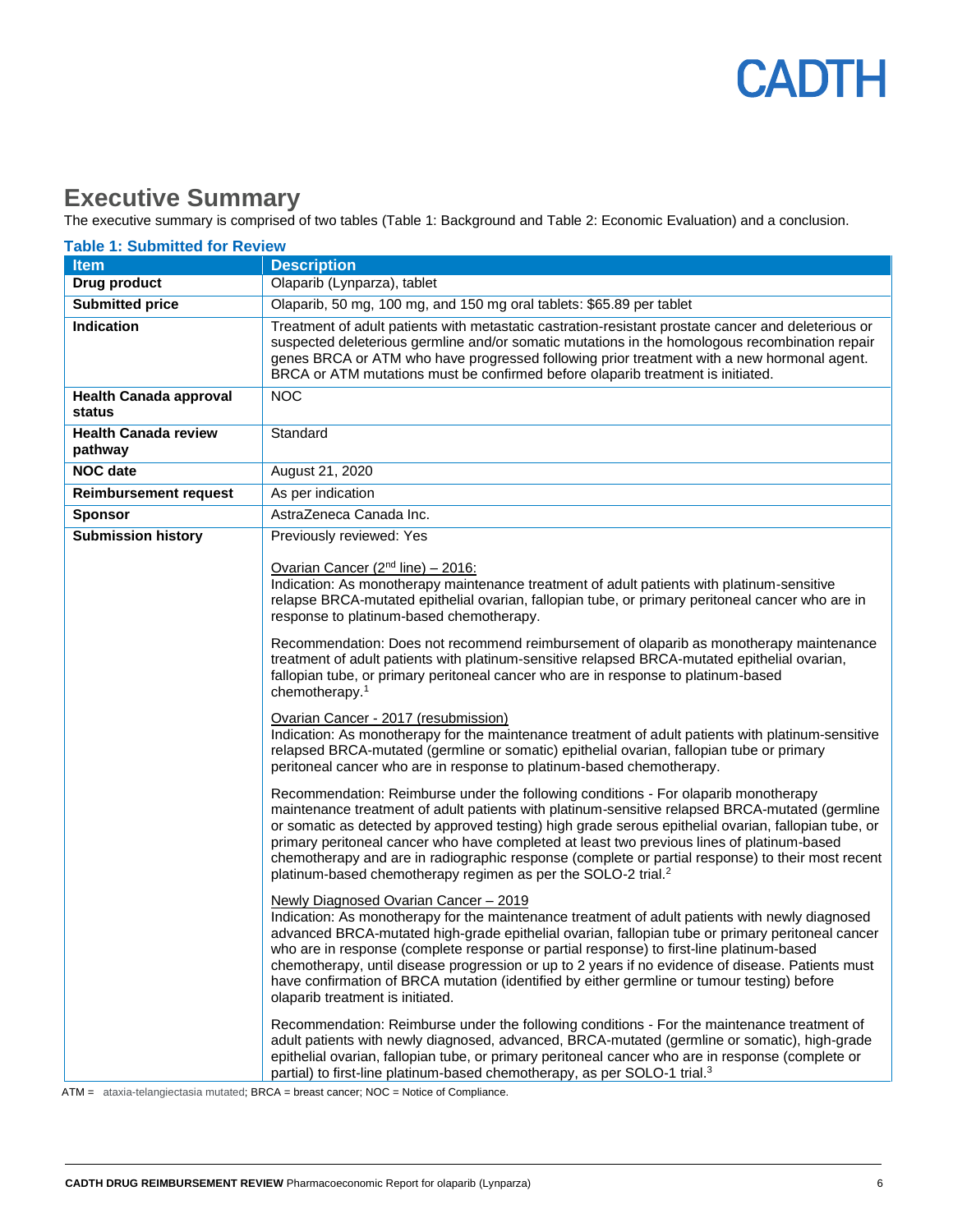

| able 2. Odifficially of Economic Evaluation |                                                                                                                                                                                                                                                                                                                                                                                                                                                                                                                                                                                                                                                                                         |
|---------------------------------------------|-----------------------------------------------------------------------------------------------------------------------------------------------------------------------------------------------------------------------------------------------------------------------------------------------------------------------------------------------------------------------------------------------------------------------------------------------------------------------------------------------------------------------------------------------------------------------------------------------------------------------------------------------------------------------------------------|
| <b>Component</b>                            | <b>Description</b>                                                                                                                                                                                                                                                                                                                                                                                                                                                                                                                                                                                                                                                                      |
| Type of economic                            | Cost-utility analysis                                                                                                                                                                                                                                                                                                                                                                                                                                                                                                                                                                                                                                                                   |
| evaluation                                  | Partition-Survival model                                                                                                                                                                                                                                                                                                                                                                                                                                                                                                                                                                                                                                                                |
| <b>Target population</b>                    | Adult patients with metastatic castration-resistant prostate cancer and deleterious or suspected<br>deleterious germline and/or somatic mutations in homologous recombination repair mutation (HRR-<br>mutated [HRRm]) mCRPC (BRCA1/BRCA2/ATM) who have progressed following prior treatment<br>with a new hormonal agent (NHA)                                                                                                                                                                                                                                                                                                                                                         |
| <b>Treatment</b>                            | Olaparib                                                                                                                                                                                                                                                                                                                                                                                                                                                                                                                                                                                                                                                                                |
| Comparator                                  | Investigator's choice of new-hormonal agent (icNHA; i.e., abiraterone acetate or enzalutamide)<br>$\bullet$                                                                                                                                                                                                                                                                                                                                                                                                                                                                                                                                                                             |
|                                             | cabazitaxel<br>$\bullet$                                                                                                                                                                                                                                                                                                                                                                                                                                                                                                                                                                                                                                                                |
|                                             | docetaxel<br>$\bullet$                                                                                                                                                                                                                                                                                                                                                                                                                                                                                                                                                                                                                                                                  |
| <b>Perspective</b>                          | Canadian publicly funded health care payer                                                                                                                                                                                                                                                                                                                                                                                                                                                                                                                                                                                                                                              |
| <b>Outcome</b>                              | Quality-adjusted life years (QALYs)                                                                                                                                                                                                                                                                                                                                                                                                                                                                                                                                                                                                                                                     |
| Time horizon                                | 10 years                                                                                                                                                                                                                                                                                                                                                                                                                                                                                                                                                                                                                                                                                |
| Key data source                             | Overall survival (OS), radiographic progression-free survival (rPFS), and time-to-treatment                                                                                                                                                                                                                                                                                                                                                                                                                                                                                                                                                                                             |
|                                             | discontinuation (TTD) data for olaparib and the icNHA were obtained from the PROfound trial.<br>Hazard ratios derived from the sponsor conducted indirect treatment comparison (ITC) were applied<br>to the OS and rPFS curves of the icNHA arm to model the comparative clinical efficacy of<br>cabazitaxel and docetaxel.                                                                                                                                                                                                                                                                                                                                                             |
| <b>Submitted results for</b>                | The sequential ICER for:                                                                                                                                                                                                                                                                                                                                                                                                                                                                                                                                                                                                                                                                |
| base case                                   | Olaparib versus docetaxel: \$160,912 per QALY (\$54,710 incremental costs; 0.34 incremental<br>$\bullet$<br>$QALYs$ <sup>a</sup>                                                                                                                                                                                                                                                                                                                                                                                                                                                                                                                                                        |
| <b>Key limitations</b>                      | The OS for icNHA is uncertain due to methods used to account for treatment switching that<br>$\bullet$<br>occurred in the PROfound trial. Specifically, the assumption that switchers would achieve the<br>full treatment effect as those who were initially assigned to olaparib may not be clinically<br>appropriate. The CADTH clinical experts indicated that patients crossed over to olaparib after<br>experiencing progression and therefore may not receive the full treatment benefit as pre-<br>progression patients. Due to the lack of clinical data available to inform the OS of non-switchers,<br>the true OS benefit for patients receiving only icNHA remains unknown. |
|                                             | The comparative efficacy estimates of olaparib versus cabazitaxel and docetaxel are highly<br>$\bullet$<br>uncertain due to clinical heterogeneity between trials (e.g., HRR genotype status, proportion of<br>patients with visceral metastases, etc.) and potential effect modifiers were not considered.                                                                                                                                                                                                                                                                                                                                                                             |
|                                             | Long-term parametric extrapolations of OS and rPFS within the submitted economic evaluation<br>$\bullet$<br>do not align with clinical expectations of the anticipated treatment effects of olaparib beyond the<br>trial period. The extrapolation of OS beyond the trial period following radiographic progression<br>was highly uncertain.                                                                                                                                                                                                                                                                                                                                            |
|                                             | Health state utilities were adjusted to incorporate additional time-to-death disutilities in the final<br>$\bullet$<br>year of death. As a large portion of patients who progress will be in the last year of life adding<br>an additional disutility may double count the disutility associated with post progression survival                                                                                                                                                                                                                                                                                                                                                         |
|                                             | Total drug acquisition costs of olaparib and icNHA were likely underestimated due to the<br>$\bullet$<br>sponsor's use of rPFS data to model treatment discontinuation. Clinical experts noted that TTD<br>data available in the profound trial are more appropriate as they reflect several criteria used to<br>determine treatment discontinuation, as some patients may remain on treatment for a short<br>period beyond radiographic disease progression.                                                                                                                                                                                                                           |
| <b>CADTH reanalysis</b><br>resultsb         | Due to issues with the probabilistic sampling of OS and TTD extrapolations, only deterministic<br>$\bullet$<br>results are presented for all CADTH reanalyses.                                                                                                                                                                                                                                                                                                                                                                                                                                                                                                                          |
|                                             | CADTH conducted a reanalysis which included: selecting alternative parametric distributions for<br>$\bullet$<br>rPFS, TTD, and OS for olaparib and icNHA; modeling treatment discontinuation based on TTD                                                                                                                                                                                                                                                                                                                                                                                                                                                                               |

#### <span id="page-6-0"></span>**Table 2: Summary of Economic Evaluation**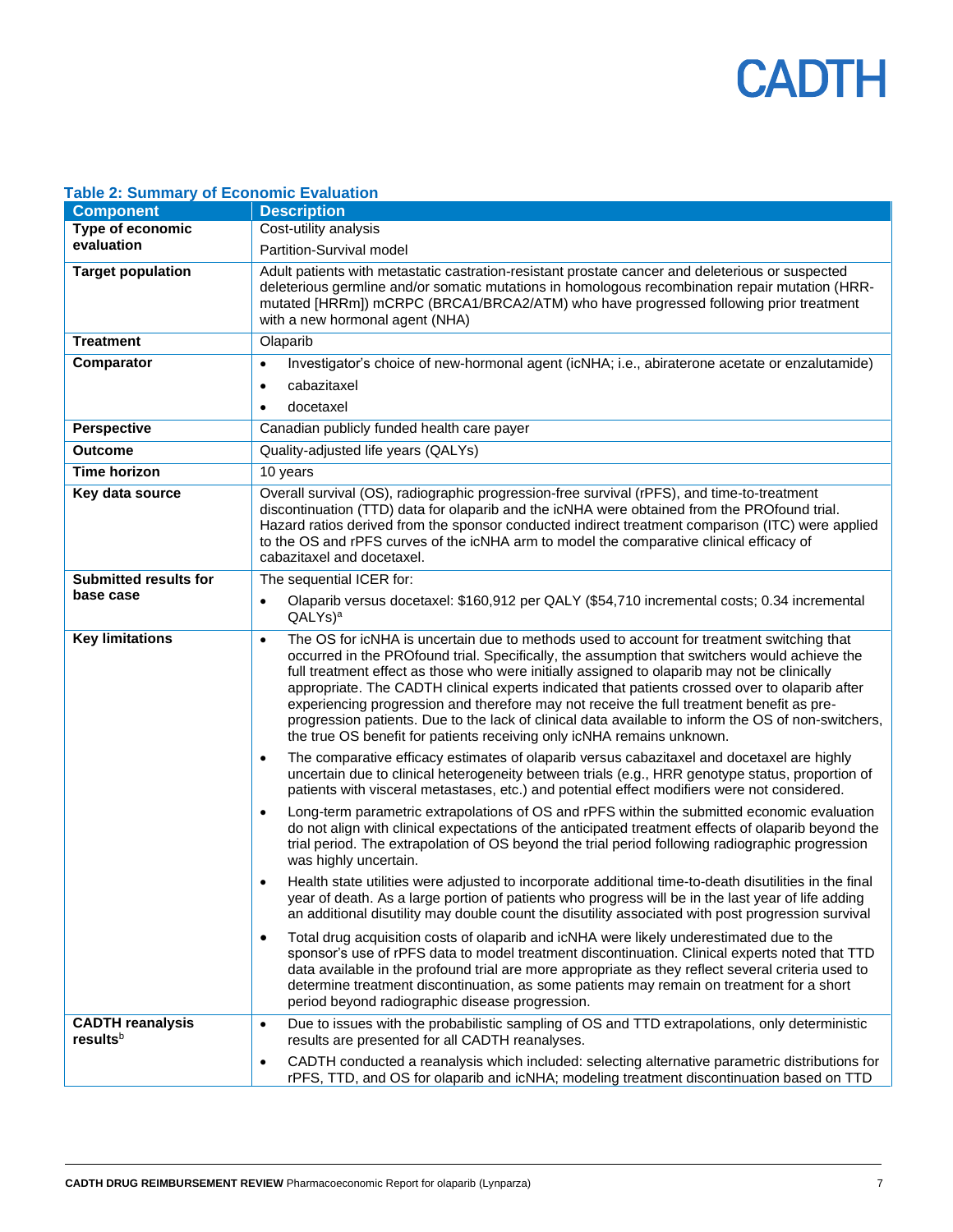| <b>Component</b> | <b>Description</b>                                                                                                                                                                                                                                                                                                                                                                                   |
|------------------|------------------------------------------------------------------------------------------------------------------------------------------------------------------------------------------------------------------------------------------------------------------------------------------------------------------------------------------------------------------------------------------------------|
|                  | data; applying health state utilities based on patients' progression status only; and applying trial-<br>based utilities for progression.                                                                                                                                                                                                                                                            |
|                  | CADTH found the sequential ICER for olaparib versus docetaxel was \$459,527 per QALY.<br>$\bullet$<br>CADTH's base case reanalyses align with the sponsor's conclusions that olaparib was not cost-<br>effective at a willingness-to-pay threshold of approximately \$50,000 per QALY. A price<br>reduction of 71% for olaparib would be required to achieve an ICER less than \$50,000 per<br>QALY. |
|                  | The CADTH base case is reliant on estimates from the sponsor's ITC regarding the<br>$\bullet$<br>comparative efficacy versus docetaxel and cabazitaxel. If this evidence is deemed unreliable<br>then olaparib should be priced no more than the lowest cost comparator to ensure cost-<br>effectiveness at any willingness to pay threshold.                                                        |

ATM = ataxia-telangiectasia mutated; BRCA = breast cancer; HRR = homologous recombination repair; icNHA = investigator's choice of new-hormonal agent; mCRPC = metastatic castration-resistant prostate cancer; NHA = new hormonal gent; OS = overall survival; PFS = progression-free survival. QALYs = quality-adjusted life-years; rPFS = radiographic progression-free survival; TTD = time to treatment discontinuation.

Note: Cabazitaxel was dominated (i.e., more costly and less effective) by docetaxel in both the sponsor and CADTH base case and was excluded from the sequential ICER calculations.

a CADTH-calculated sequential analyses based on the sponsor's base case results.

<span id="page-7-0"></span>**b** All CADTH reanalysis results, including price reduction and other scenario analyses are reported deterministically.

#### **Conclusions**

Based on the clinical review of the evidence, olaparib demonstrated a statistically significant benefit in rPFS and OS compared to the icNHA. However, the comparative effectiveness of olaparib relative to other commonly used treatments remains uncertain due to the absence of high-quality evidence, as noted in the CADTH clinical review. CADTH was also unable to address the cost-effectiveness of olaparib according to genotype carrier status (i.e., BRCA1/2 and ATM).

Given issues with the sponsor's probabilistic sampling, CADTH undertook deterministic reanalyses of the economic model to address several limitations, including: a more clinically plausible extrapolation for overall survival (OS), radiographic progression-free survival (rPFS), and time to treatment discontinuation (TTD); and the use of trial-based utility estimates according to progression only. Based on CADTH reanalyses, the incremental cost-effectiveness ratio (ICER) for olaparib versus docetaxel was \$459,527 per QALY gained; a 71% price reduction for olaparib is required to achieve an ICER of less than \$50,000 per QALY. The analyses were primarily driven by the incremental benefit expected with olaparib over the model's time horizon compared to docetaxel and icNHA.

However, the CADTH estimation of cost-effectiveness of olaparib compared to cabazitaxel and docetaxel remains uncertain due to the lack of head-to-head comparative effectiveness and limitations identified with the sponsor submitted indirect treatment comparison (ITC). The CADTH base case is reliant on estimates from the sponsor's ITC regarding the comparative efficacy versus docetaxel and cabazitaxel. As noted by CADTH clinical experts, there is no robust evidence to ascertain which of the agents (i.e., olaparib, docetaxel, cabazitaxel, or radium-223) has superior efficacy. Given the high degree of clinical uncertainty, to ensure cost effectiveness at any willingness-to-pay threshold, a further price reduction may be required so that olaparib costs no more than the lowest cost comparator.

Based on the CADTH reanalyses, the budget impact from the introduction of olaparib is expected to be \$3,975,749 in year 1, \$11,156,238 in year 2, and \$13,898,668 in Year 3. The total three-year budget impact for reimbursing olaparib was therefore \$29,030,654. CADTH reanalyses suggest that the estimated impact of introducing olaparib would be higher than the sponsor's assessment which estimated the budget impact to be \$25,669,238 over three years.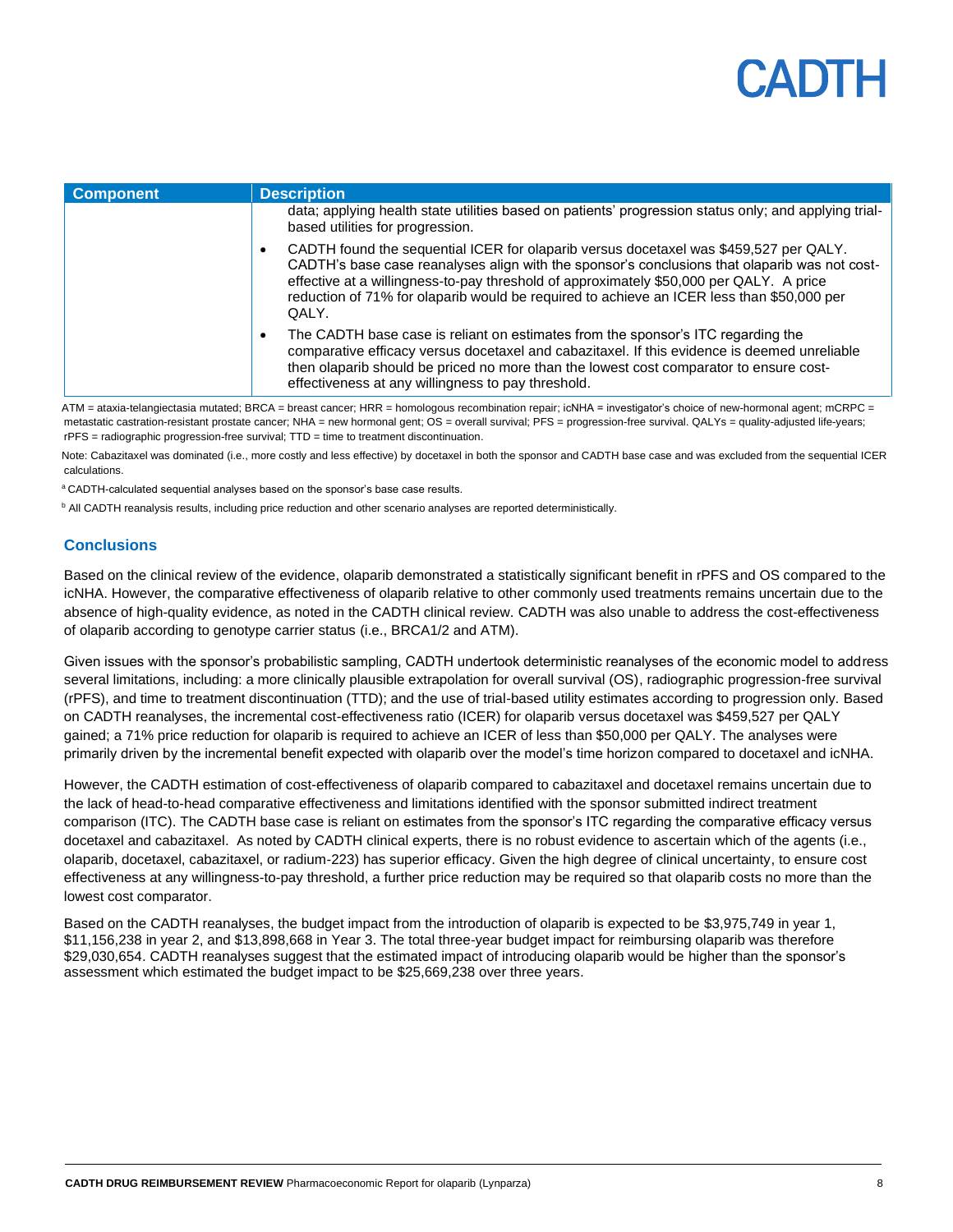

#### <span id="page-8-0"></span>**Stakeholder Input Relevant to the Economic Review**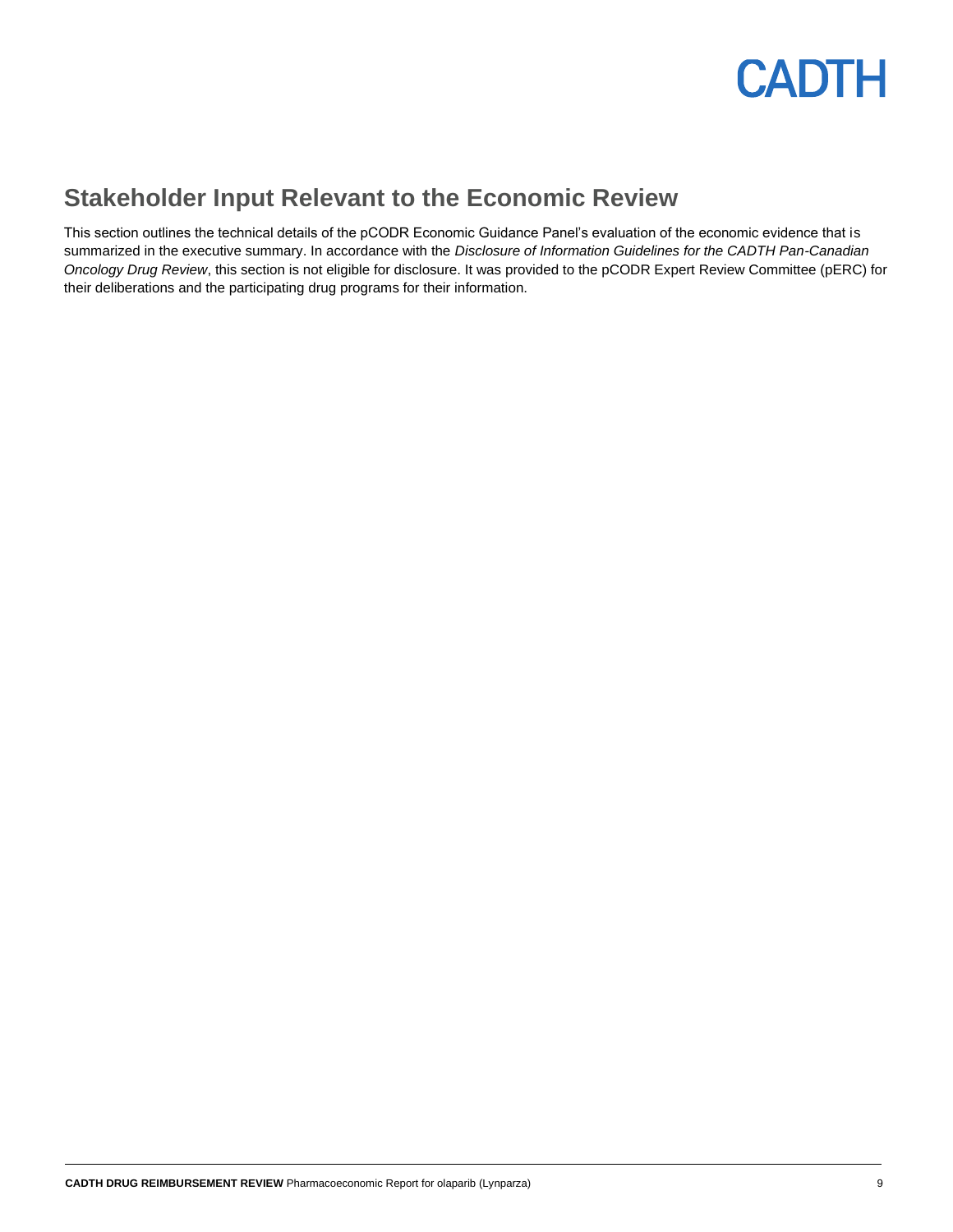#### <span id="page-9-0"></span>**Economic Review**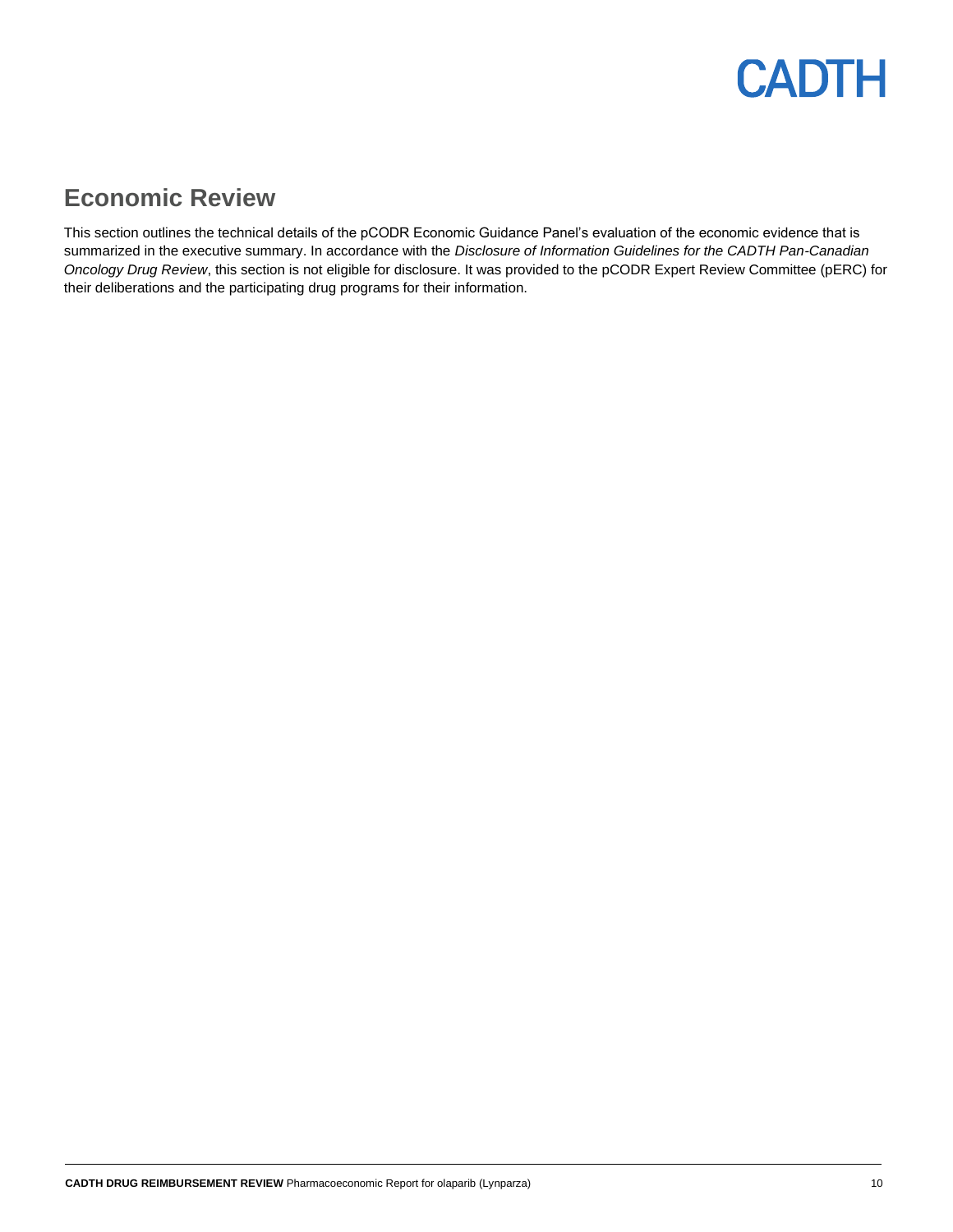### <span id="page-10-0"></span>**Appendix 1: Cost Comparison Table**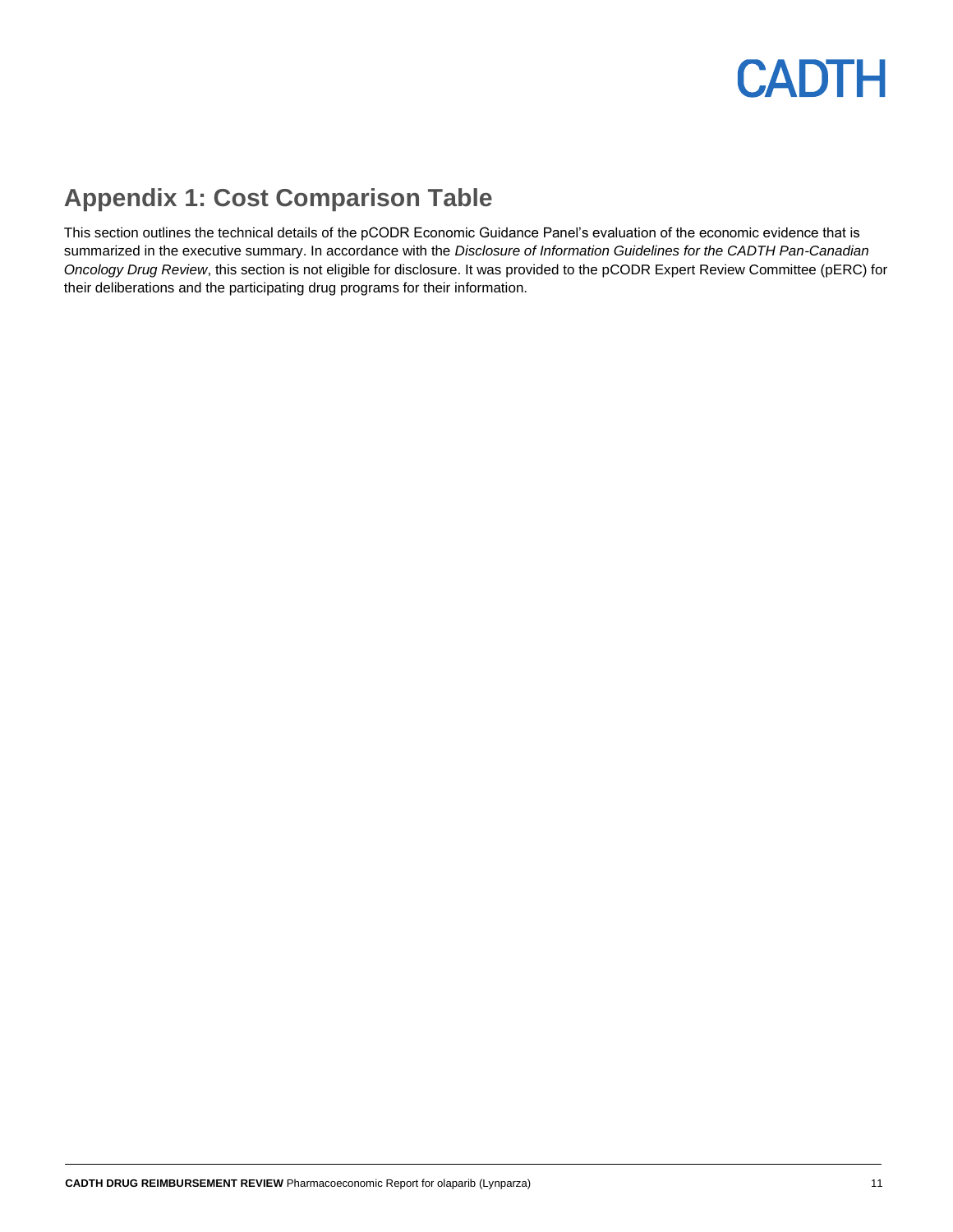### <span id="page-11-0"></span>**Appendix 2: Submission Quality**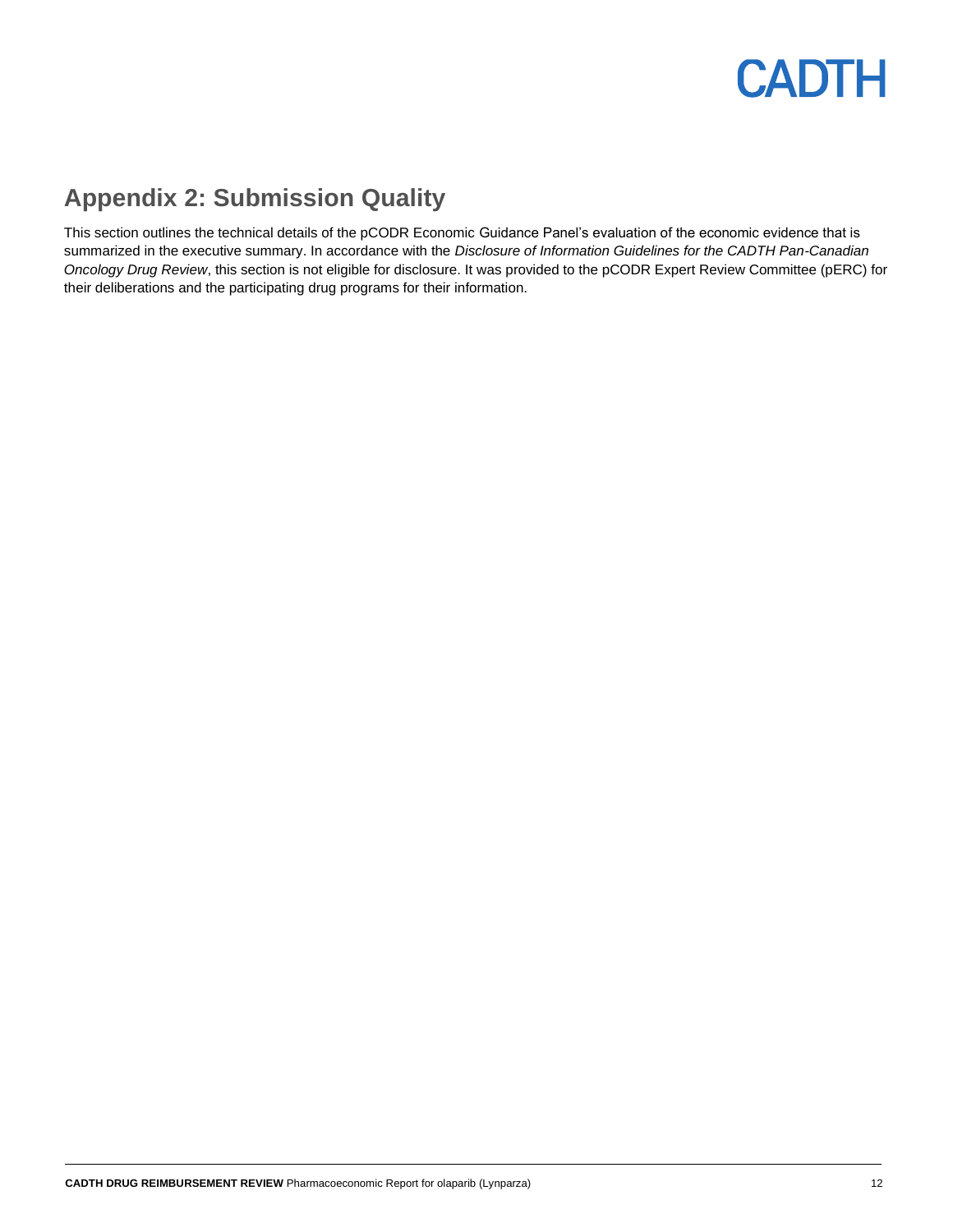

#### <span id="page-12-0"></span>**Appendix 3: Additional Information on the Submitted Economic Evaluation**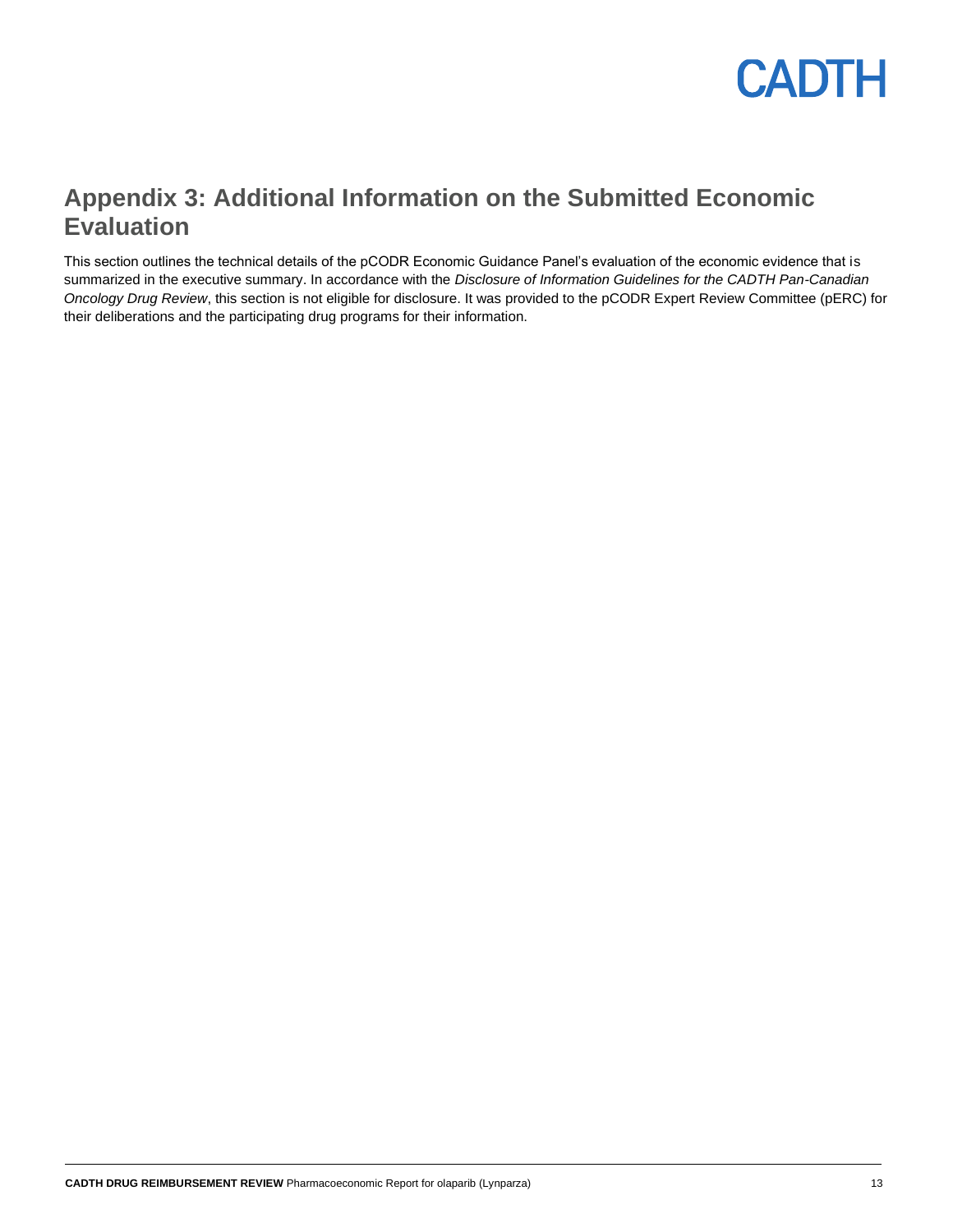

#### <span id="page-13-0"></span>**Appendix 4: Additional Details on the CADTH Reanalyses and Sensitivity Analyses of the Economic Evaluation**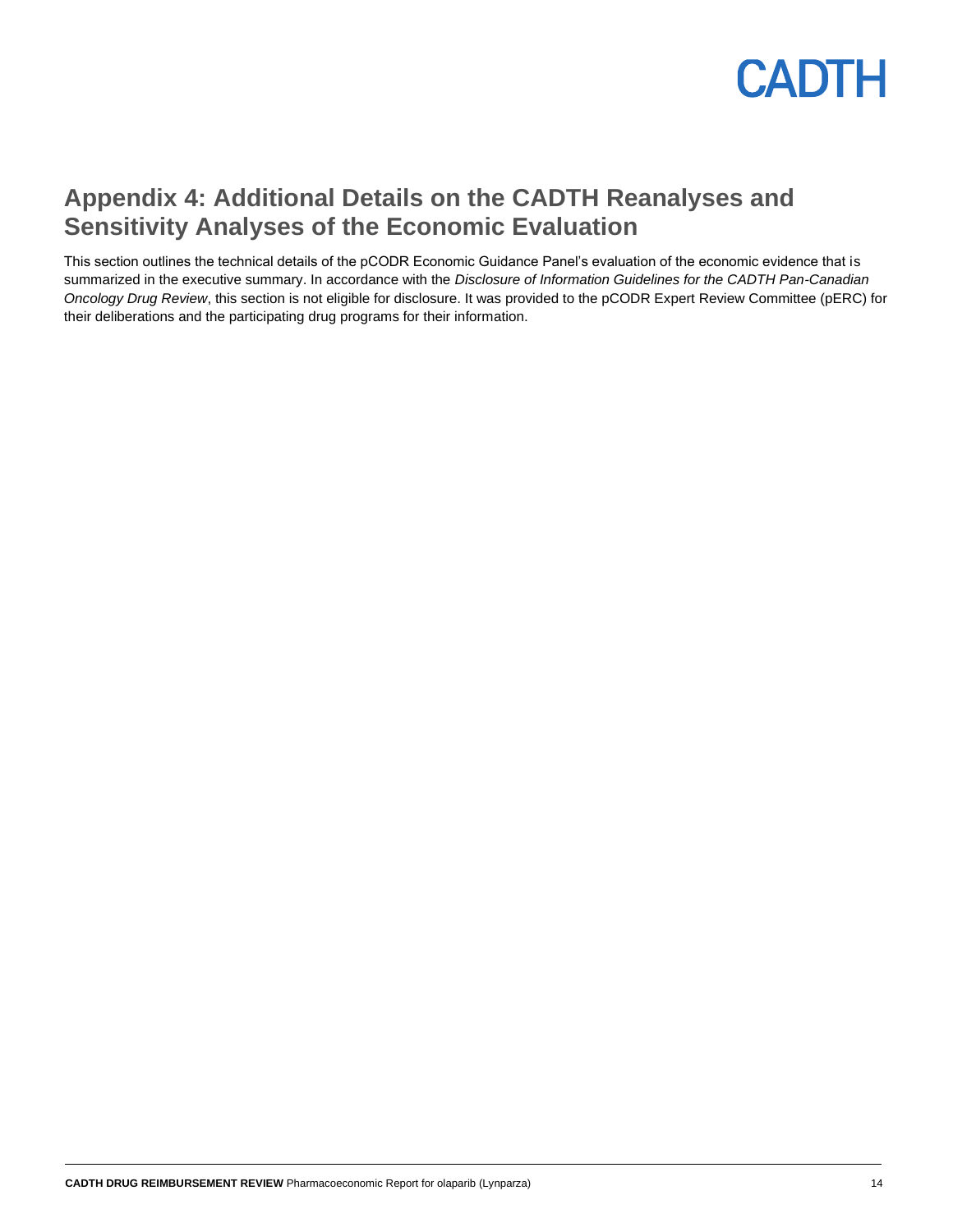

### <span id="page-14-0"></span>**Appendix 5: Submitted BIA and CADTH Appraisal**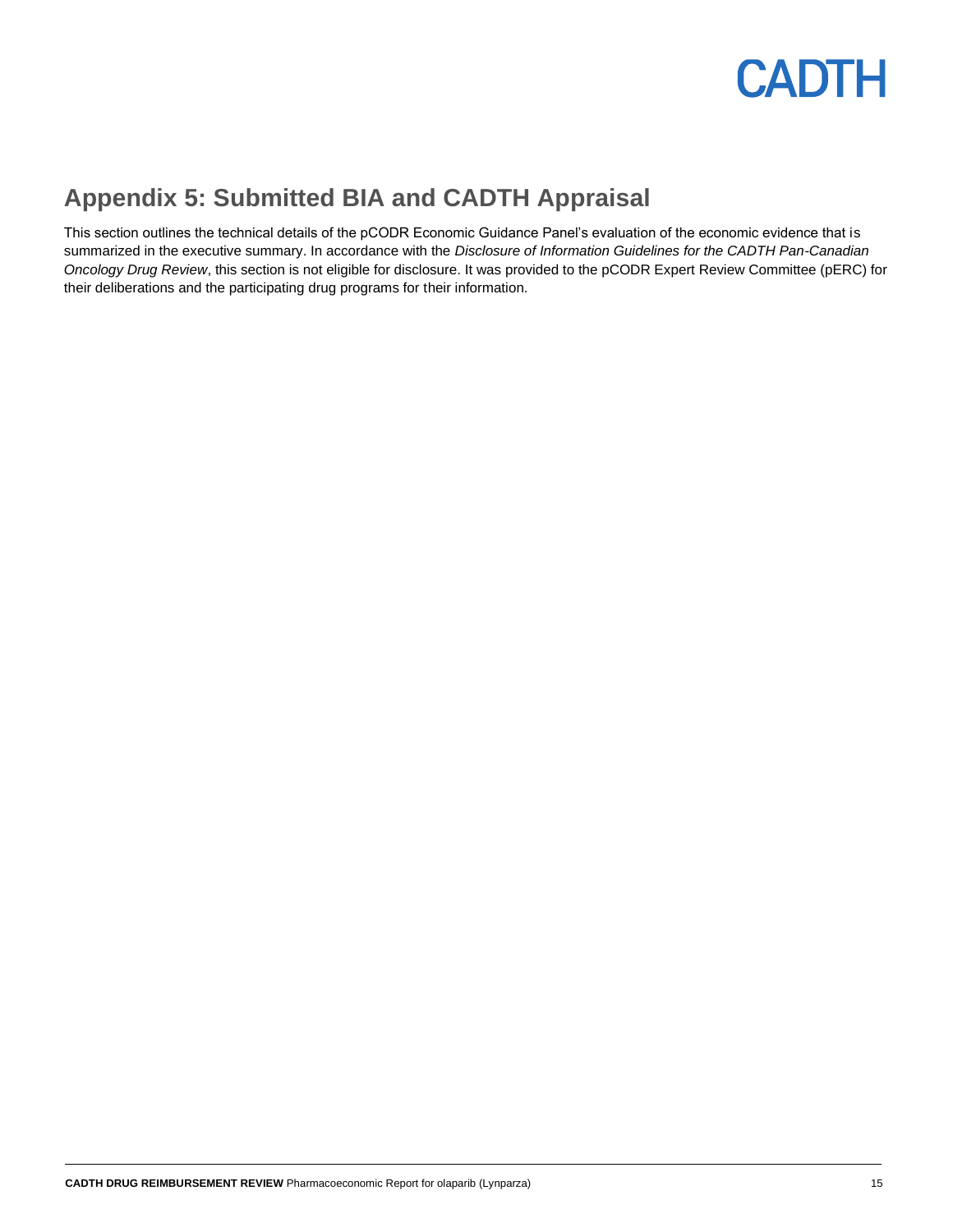#### **References**

1. pCODR Expert Review Committee (pERC) final recommendation: olaparib (Lynparza). Ottawa (ON): CADTH; 2016: [https://www.cadth.ca/sites/default/files/pcodr/pcodr\\_olaparib\\_lynparza\\_oc\\_fn\\_rec.pdf.](https://www.cadth.ca/sites/default/files/pcodr/pcodr_olaparib_lynparza_oc_fn_rec.pdf) Accessed 2020 Feb 15.

2. pCODR Expert Review Committee (pERC) final recommendation: olaparib (Lynparza). Ottawa (ON): CADTH; 2017: [https://www.cadth.ca/sites/default/files/pcodr/pcodr\\_olaparib\\_lynparza\\_resub\\_fn\\_rec.pdf.](https://www.cadth.ca/sites/default/files/pcodr/pcodr_olaparib_lynparza_resub_fn_rec.pdf) Accessed 2021 Feb 15.

3. pCODR Expert Review Committee (pERC) final recommendation: olaparib (Lynparza). Ottawa (ON): CADTH; 2019: [https://www.cadth.ca/sites/default/files/pcodr/Reviews2019/10174OlaparibOC\\_fnRec\\_2019-12-](https://www.cadth.ca/sites/default/files/pcodr/Reviews2019/10174OlaparibOC_fnRec_2019-12-04_ChairApproved_Post_05Dec2019_final.pdf) [04\\_ChairApproved\\_Post\\_05Dec2019\\_final.pdf.](https://www.cadth.ca/sites/default/files/pcodr/Reviews2019/10174OlaparibOC_fnRec_2019-12-04_ChairApproved_Post_05Dec2019_final.pdf) Accessed 2021 Feb 15.

4. Pharmacoeconomic evaluation. In: pan-Canadian Oncology Drug Review sponsor submission: Lynparza® (olaparib) 100 mg and 150 mg tablets. Mississauga (ON): AstraZeneca; 2020.

5. PrJetvana® (cabazitaxel for injection): concentrated solution 40 mg/mL (60 mg/1.5 mL) [product monograph]. Laval (QC): Sanofi-Aventis Canada; 2017 Sep 7.

6. PrTaxotere® (docetaxel for injection): concentrated solution 80mg/2mL, 20 mg/0.5mL [product monograph]. Laval (QC): Sanofi-Aventis Canada; 2020 Jun 15.

7. Ng R, Hasan B, Mittmann N, et al. Economic analysis of NCIC CTG JBR.10: a randomized trial of adjuvant vinorelbine plus cisplatin compared with observation in early stage non-small-cell lung cancer--a report of the Working Group on Economic Analysis, and the Lung Disease Site Group, National Cancer Institute of Canada Clinical Trials Group. *J Clin Oncol.* 2007;25(16):2256-2261.

8. Clinical Study Report: Olaparib-D081DC00007 [internal sponsor's report]. In: pan-Canadian Oncology Drug Review sponsor submission: Lynparza® (olaparib) 100 mg and 150 mg tablets. Mississauga (ON): AstraZeneca; 2020.

9. Sacco JJ, Botten J, Macbeth F, Bagust A, Clark P. The average body surface area of adult cancer patients in the UK: a multicentre retrospective study. *PLoS One.* 2010;5(1):e8933.

10. Lloyd A, Nafees B, Gavriel S, Rousculp MD, Boye KS, Ahmad A. Health utility values associated with diabetic retinopathy. *Diabet Med.* 2008;25(5):618-624.

11. Nafees B, Stafford M, Gavriel S, Bhalla S, Watkins J. Health state utilities for non small cell lung cancer. *Health Qual Life Outcomes.* 2008;6:84.

12. Stein EM, Yang M, Guerin A, et al. Assessing utility values for treatment-related health states of acute myeloid leukemia in the United States. *Health Qual Life Outcomes.* 2018;16(1):193.

13. Gould MK, Dembitzer AD, Sanders GD, Garber AM. Low-molecular-weight heparins compared with unfractionated heparin for treatment of acute deep venous thrombosis. A cost-effectiveness analysis. *Ann Intern Med.* 1999;130(10):789-799.

14. Hall F, de Freitas HM, Kerr C, et al. Estimating utilities/disutilities for high-risk metastatic hormone-sensitive prostate cancer (mHSPC) and treatment-related adverse events. *Qual Life Res.* 2019;28(5):1191-1199.

15. Swinburn P, Lloyd A, Nathan P, Choueiri TK, Cella D, Neary MP. Elicitation of health state utilities in metastatic renal cell carcinoma. *Curr Med Res Opin.* 2010;26(5):1091-1096.

16. Hill J, Treasure T. Reducing the risk of venous thromboembolism (deep vein thrombosis and pulmonary embolism) in patients admitted to hospital: summary of the NICE guideline. *Heart.* 2010;96(11):879-882.

17. DeltaPA. [Ottawa (ON)]: IQVIA; 2020[: https://www.iqvia.com/.](https://www.iqvia.com/) Accessed 2020 Oct 27.

18. Schedule of benefits for laboratory services: effective July 1, 2020. Toronto (ON): Ontario Ministry of Health; 2020: [http://www.health.gov.on.ca/en/pro/programs/ohip/sob/lab/lab\\_mn2020.pdf.](http://www.health.gov.on.ca/en/pro/programs/ohip/sob/lab/lab_mn2020.pdf) Accessed 2021 Feb 8.